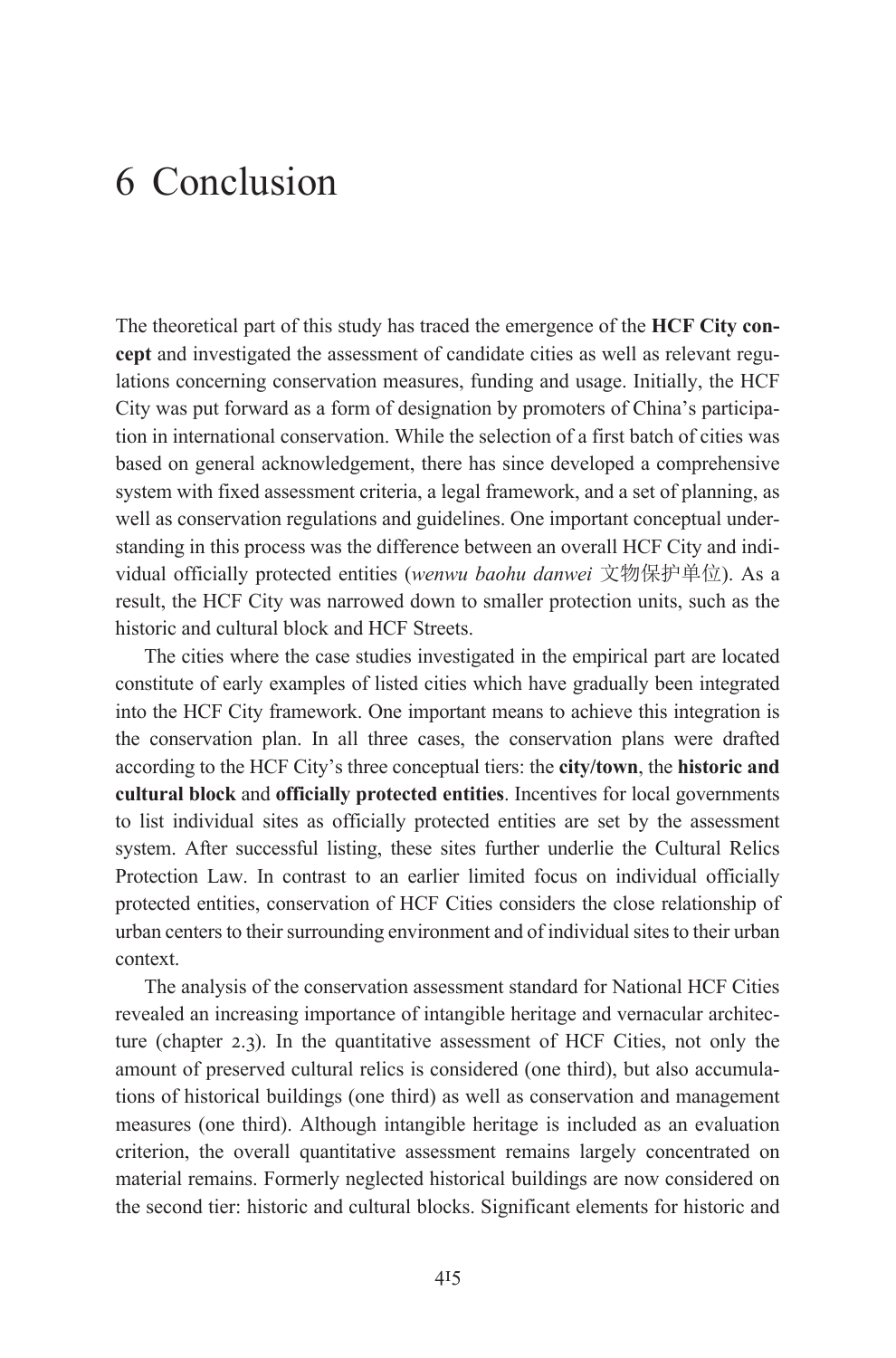cultural blocks as found in the standard are **historic streets**, **historical buildings** and **historical environmental elements**. While the preservation of characteristics such as spatial structure and setting were still rejected at the time of the Liang-Chen Proposal, these are now considered significant parts of an HCF City with its protection and control areas.

Moreover, incentives are set to refrain from large-scale relocation of residents. In the indicator system for assessment of National HCF Towns/Villages, these are introduced through a criterion which measures the share of original residents in the core protection area. In reaction to global trends, the maintenance of a residential area's original function gainsincreasing importance for its overall authenticity. Relocation was kept low in the Pingjiang Historic Block and Tongli whereby people moved out due to economic reasons in Tianzifang; to sublease their housing units to shop owners. In Tianzifang, the maintenance of its residential function is one of the main reasons why it is perceived more authentically than related projects in Shanghai such as Xintiandi.

# *Cultural Significance of the HCF City/Town and Historic and Cultural Blocks*

On the first and second conceptual tiers of the HCF City/Town and the historic and cultural blocks, all three cases derive cultural significance from their **spatial structure** and **historic townscape** as defined in the Planning Regulations and included in the assessment standards. While the Pingjiang Historic Block is part of a planned ancient capital city, the spatial structure of Tongli has been determined by its natural setting and division into *wei*-islands. As a mixed-use block, former industrial and residential spaces are arranged on a network of smaller and wider lanes in Tianzifang, enclosed by streets which integrate the block into the greater city. Thereby, all three cases share characteristics such as spatial hierarchy and a close relation to their environment.

Equally, the investigated areas gain significance from environmental elements and historical buildings which generate their historic townscape. **Environmental elements** are most splendid in the Pingjiang Historic Block and comprise parts of the city moat, city wall and memorial archways. Other elements which also appear in the other two cases are stone bridges, historic trees and wells. Due to its high grade of urbanization, Tianzifang has the least number of environmental elements. However, important functions of such elements have also been carried on in Tianzifang as exemplified by the archways. Originating from the residential wards of capital cities, archways have later become freestanding structures in honor of a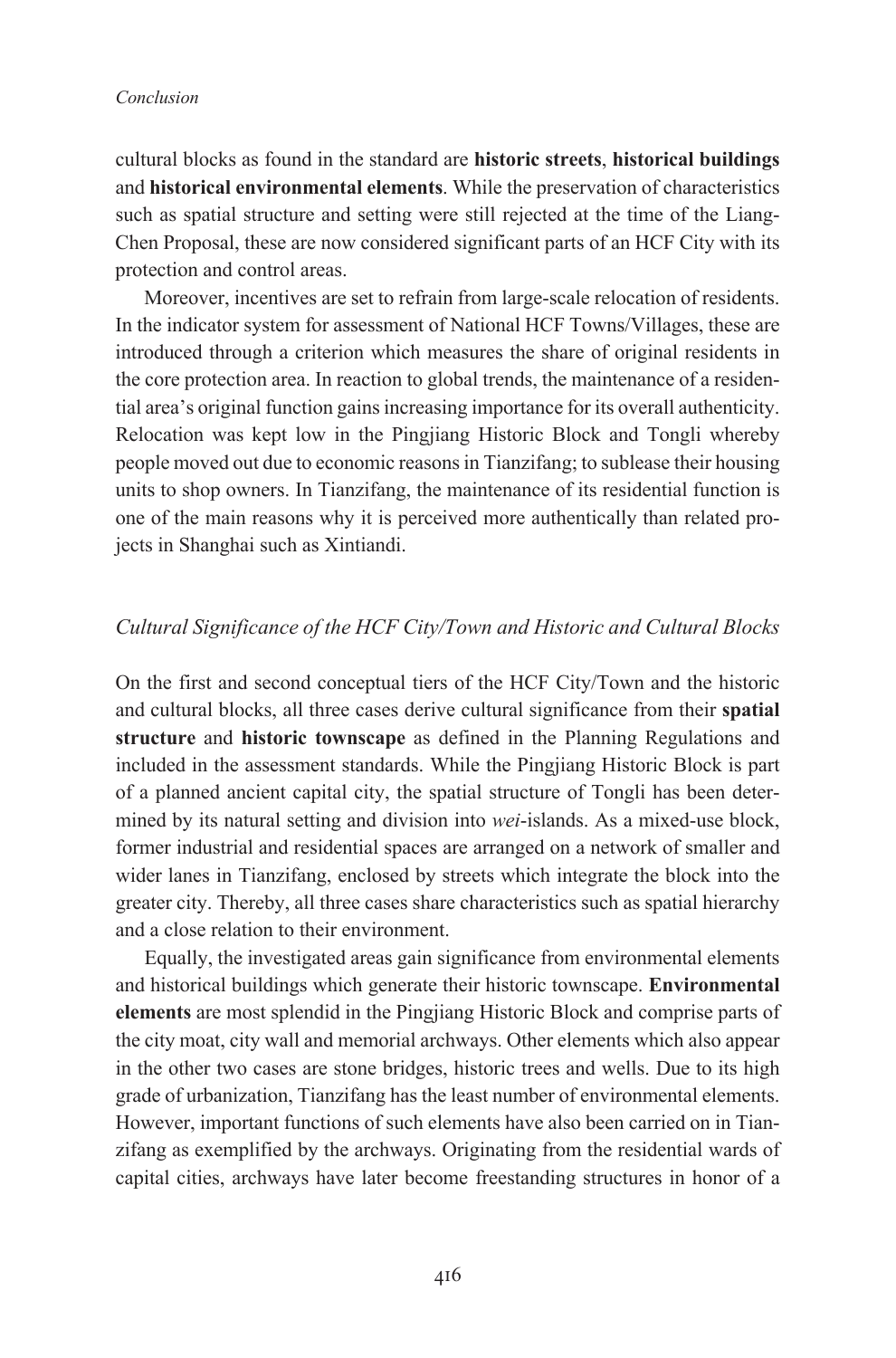person's or family's commendable deeds. The names on these wards had an identity building function which was carried on, for example, in the case of Da and Xiao Liuzhi Lane of the Pingjiang Historic Block whose names derive from such an archway (see chapter  $3.1.1$ ).

In *lilong* neighborhoods, this function persists with entrance gates which equally carry a compound name. Because the basic structure and appearance of *lilong* houses in a compound is identical, compound names have a stronger identity building function than their individual housing units. The importance of compound names for the identity of a place becomes even clearer in the case of Tianzifang where it aimed at claiming the block as an artistic space. While the "Shanghai Gate of Art" by Chen Yifei was established as a material symbol for this function, the creation of the name "Tianzifang" takes up this connotation and additionally provides a relation to traditional culture.

As part of the historic townscape, **historical buildings** are significant representations of regional culture. In all three cases, they share basic design principles such as orientation, axiality and symmetry. Moreover, architectural structures are composed as *ensembles* whose individual buildings are strongly interrelated. They further illustrate the lifestyle and social practices of their historical periods such as social hierarchy and "graduated privacy". Another shared characteristic of historical buildings in all three cases is their strong consideration of environmental impacts as reflected in architectural elements such as skywells, the elevation of courtyard-building compounds located at the rear, as well as lattice windows and doors.

This study has further found that all significant elements of historic and cultural blocks are closely related to **intangible heritage**. Such intangible aspects comprise connotations to local history and culture, literature, philosophical concepts and relations to the environment. Primarily, names can function as carriers of intangible heritage. Such names comprise block names, lane names, hall names as well as names of individual structures such as bridges. In the case of street names in the Pingjiang Historic Block, for example, they can refer to historical figures or carry literary connotations. While hall names derive from a great variety of sources, they often include Confucian virtues, auspicious meanings, aspirations or references to the environment. Moreover, names can be related to local legends, such as in the case of *Futu* in Tongli or Hu Xiangshi Lane in the Pingjiang Historic Block.

Such connotations are further embodied in ornamental and pictorial carvings. As shown in the case studies, these carvings are not limited to buildings but equally appear on other built structures such as bridges or environmental elements(e.g. archways and wells). They often derive from folk belief and show popular auspicious meanings such as the crane which symbolizes longevity. These layers of intangible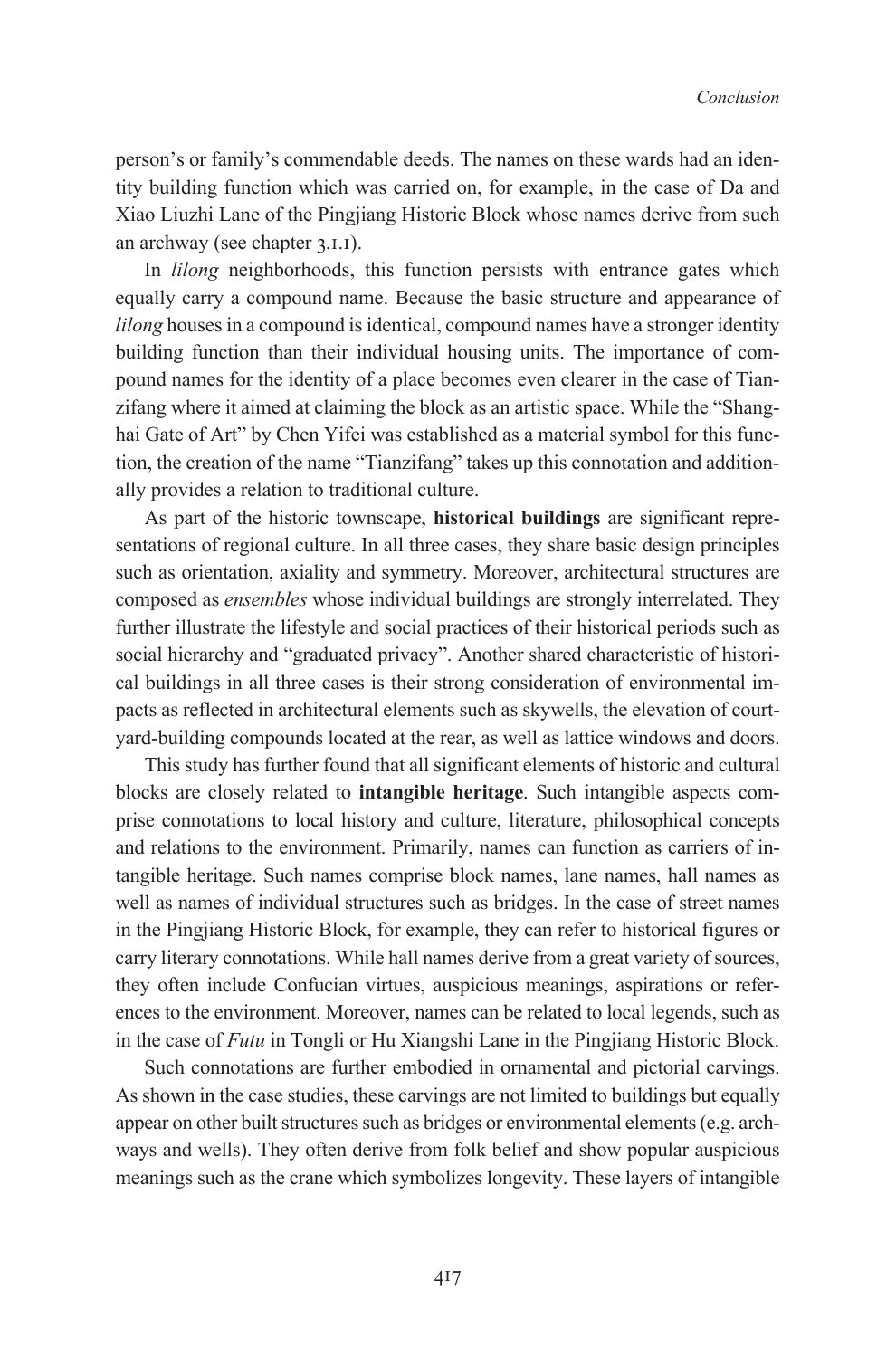heritage are equally important for the authenticity of residential areas. The conservation plan of the Pingjiang Historic Block has considered this layer and recommends maintaining historic street names as aspects of intangible heritage.

#### *Cultural Significance of Officially Protected Entities*

On the third conceptual tier, officially protected entities have been defined in the China Principles as significant for their historical, artistic, scientific, cultural and social values. While all architectural structures have **historical value** as representations of the material production, lifestyle and traditions of their respective historical periods, officially protected entities are often related to historical figures. The Pingjiang Historic Block features a great number of former residences of figures such as Gu Jiegang or Hong Jun and Huiyin Garden, for example, is equally related to Li Hongzhang and Cheng Xueqi. In Tongli, there are officially protected entities connected to the Southern Society including the Former Residence of Chen Qubing and Nanyuan Teahouse. Other examples are Tianfang and Red Building which are related to Jin Songcen.

Almost all officially protected entities and controlled and protected buildings in the Pingjiang Historic Block have been recorded in historical records (see appendix A.9 and A.10). Due to China's long historiographic tradition, these sources provide information on which sites have been considered significant at the time of their compilation and further enhance their historical value. In the case of Tongli, this criterion is equally significant. As shown in the analysis of historical value illustrated in appendix A.<sub>II</sub> which contains sites listed in the *Jiaqing Gazetteer*, almost all sites before the Republican period have been included and most of the sites not included were only built after the compilation of the *Jiaqing Gazetteer*. Missing entities have further been included in the later *Tongli Town Gazetteer*  $from 2016.$ 

The historical value of officially protected entities can further derive from unique elements such as the opera stage in the Quan-Jin Guild Hall or sets of wooden carvings in Chongben and Jiayin Halls. Only a few entities are related to important events, because most structures are residential buildings. However, due to their relation to historical figures, some entities also have social value as they are places for commemoration. Lize Girls' School in Tongli, for example, has commemorative value related to the protests against the 21 Demands.

The analysis of cultural significance has shown that sites in Suzhou and Tongli have high **artistic value** associated with their gardens or garden related elements. Sites where a garden or parts of it have been preserved are listed on the highest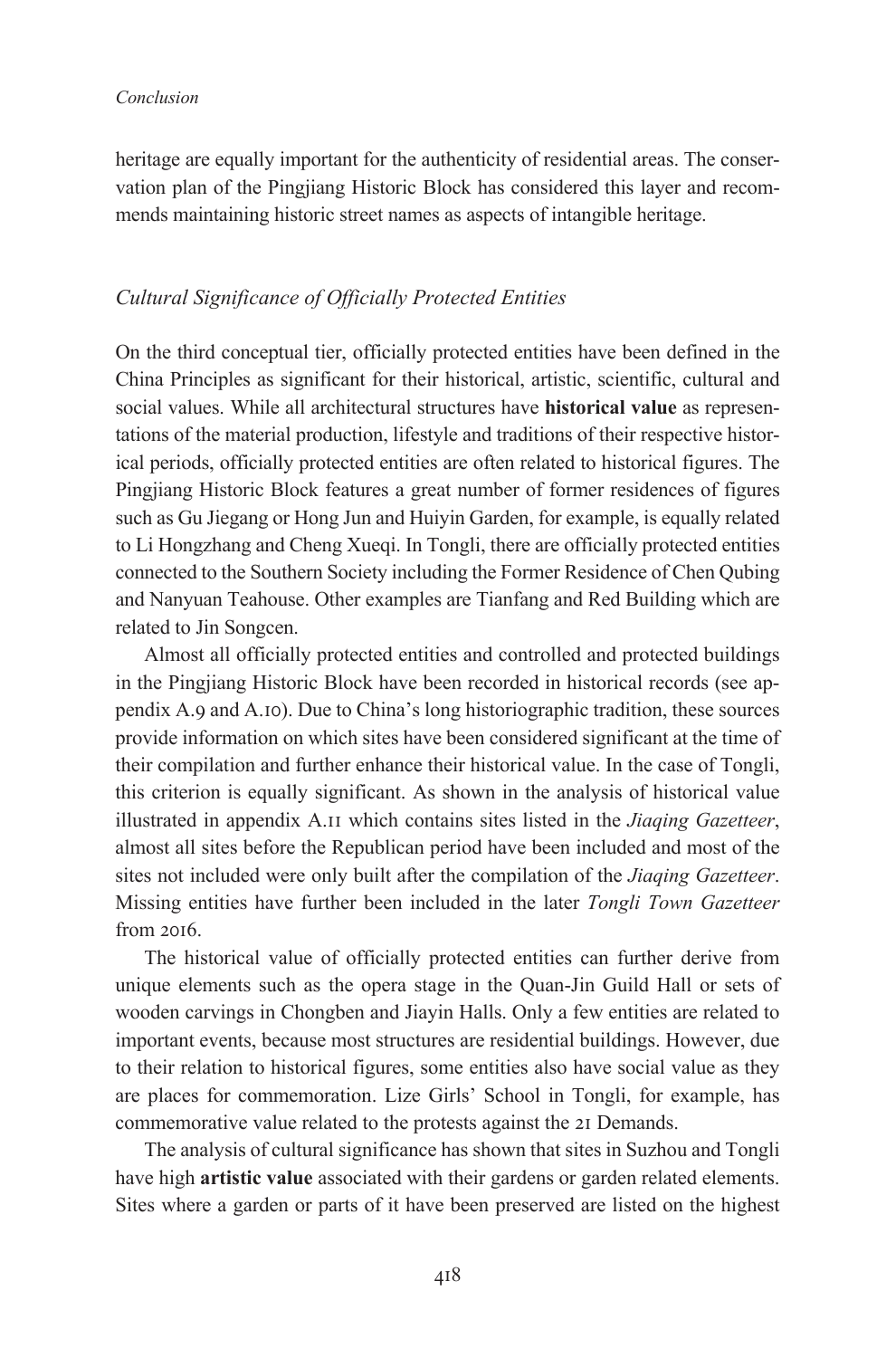protection levels. This derives from their cultural meaning and close relation to Chinese painting techniques. Artistic value is further gained from architectural elements and ornamentation. In comparison to historical buildings, officially protected entities often feature rare elements such as landscape architecture, *yuanyang* or *shamao* halls, inscribed archways and fine carvings. Some sites also have immovable artistic works such as the lakeside rocks in the Couple's Garden Retreat and Tuisi Garden.

In terms of **scientific value**, officially protected entities in the Pingjiang Historic Block mostly follow a north-south orientation while entities in Tongli can also have east-west or west-east orientations depending on the setting. Entities with high scientific value are laid out in specific forms such as the Couple's Garden Retreat which follows *yin* and *yang* principles or Wuben Hall in the shape of a crane lying prone. Moreover, they show rare construction techniques such as wooden column bases used in the Ming dynasty or materials such as imported bricks for Republican buildings.

Finally, officially protected entities have **cultural value**. Great mansions not only have hall names but also names for individual buildings in their residential part as well as adjacent garden. In comparison to historical buildings, the hall and building names of listed entities are often related to Chinese classics or literary works as well as the official ranks and honorable deeds of ancestors or mansion owners. In addition to these names which appear in the form of inscriptions on archways or horizontal wooden boards, decorative carvings show popular literary scenes such as in the cases of Chongben Hall and Jiayin Hall in Tongli which feature sets from the *Dream of the Red Chamber* or the *Story of the Western Wing*. Ornamental and pictorial patterns can further derive from Buddhist and Taoist tradition such as the "Eight Immortals" as well as popular motives from folk belief.

The analysis of cultural significance in the three case studies has shown that in addition to material remains, the significance of cultural heritage derives from a close connection of built structures to their environment and a close relation to culture as expressed in connotations. Decoration and ornamentation on their carriers differ among social strata, ranging from auspicious symbols and folk belief to classical literature and philosophy. The evaluation of individual sites according to criteria defined in the China Principles has shown that heritage related to classical culture is valued the highest; a bias which has already been revealed in the *Critical Heritage Studies* context. While the Principles therefore enable the protection of outstanding structures, more common historical buildings need to be included in local conservation plans on a regional and municipal level.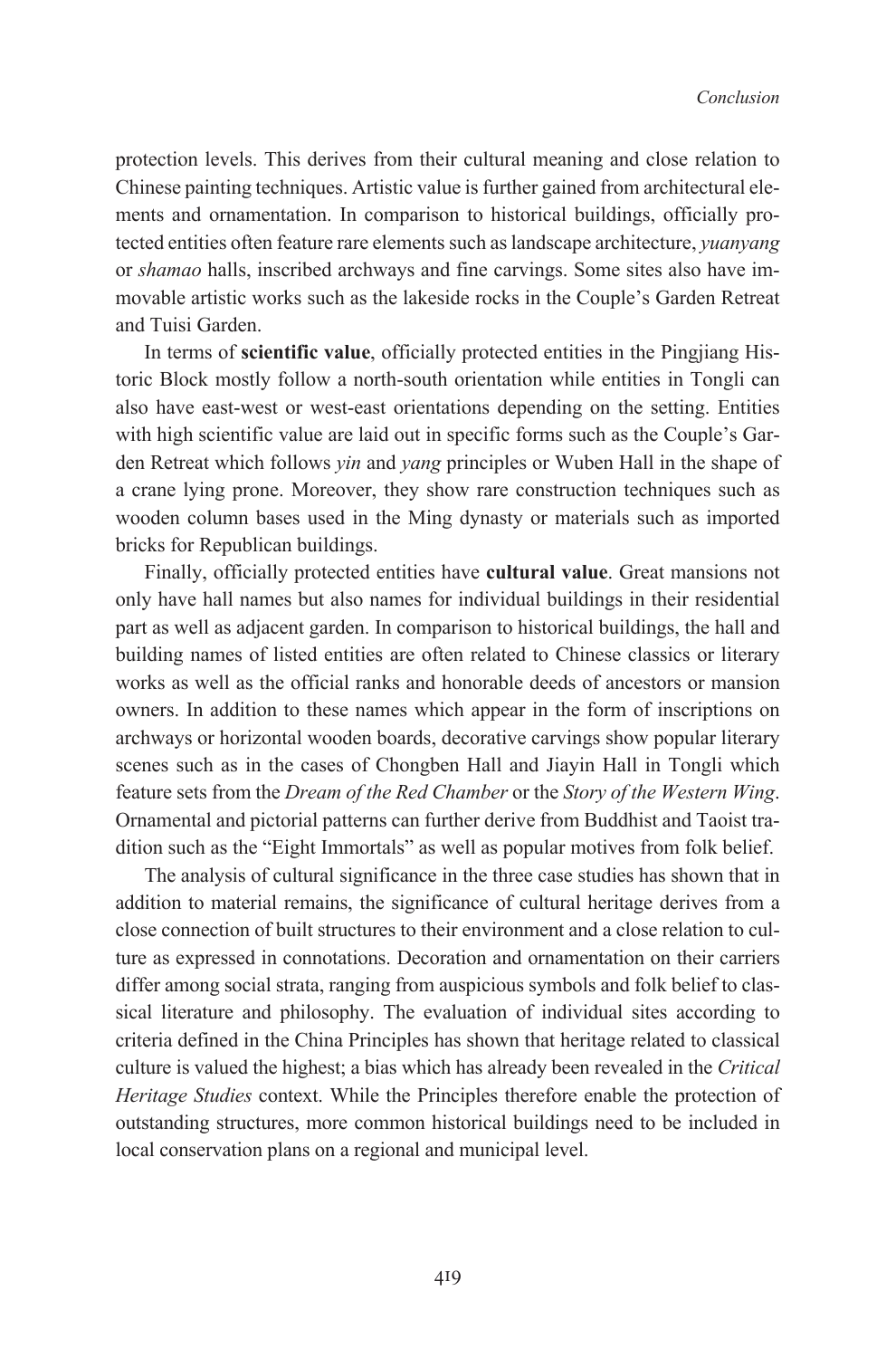### *Conservation Measures and Management*

On a national level, conservation regulations and guidelines such as the Chinese Cultural Relics Protection Law and the China Principles have been formulated in close relation to the Venice Charter (see chapter  $(2.4)$ ). Consequently, architectural conservation interventions such as reconstruction, rebuilding and relocation of sites are prohibited except for cases of "special circumstances". Such "special circumstances" refer to natural threats or development projects of national importance.

While, on a national level, these regulations and guidelines oppose reconstruction, rebuilding and relocation, the case studies have shown that these interventions had been carried out on the local level in the Pingjiang Historic Block before these regulations were issued as well as afterwards. In the early examples of the Couple's Garden Retreat and the Quan-Jin Guild Hall, their main halls have been reconstructed. As already mentioned, these halls are a decisive part of the building complex with other buildings being arranged according to this hall. Petzet has noted that reconstruction may be justified within historic complexes and *ensembles* which would be reduced or impaired by a "gap" (see chapter 2.4).<sup>1</sup> Due to the close interrelatedness of structures in Chinese architecture, the missing main halls were not only a loss of material fabric but also a loss in terms of form and design. In the conservation process, the maintenance of this intangible aspect was preferred to authenticity in material and substance.

Another example where intervention was justified by intangible aspects is the relocation of the well in the western garden of the Couple's Garden Retreat. Here, both gardens are designed according to the cosmological binary principles of *yin* and *yang* with a pond in the eastern garden which corresponds to the well in the western garden. The well therefore derives its credibility not primarily from its material or substantial attributes but its philosophical meaning as the counterpart to the pond.

The relocation of Ding Mansion could further be justified by the fact that its historical environment had already been altered and it was difficult to preserve the buildings *in situ* due to the adjacent multi-story buildings of Changfa Mall. As has been mentioned in chapter 2.4, the China Principles allow relocation if "historic remains have become isolated and have lost their historic context".2 Still, tourism

<sup>1</sup> Petzet, Michael (2013): "Conservation of Monuments and Sites — International Principles in Theory and Practice", "Denkmalpflege — Internationale Grundsätze in Theorie und Praxis", p. 80.

<sup>2</sup> China ICOMOS (Chinese-language document); Agnew, Neville; Demas, Martha (English-language translation ed., 2004): *Zhongguo wenwu guji baohu zhunze* 中国 文物古迹保护准则, Principles for the Conservation of Heritage Sites in China, p. 85.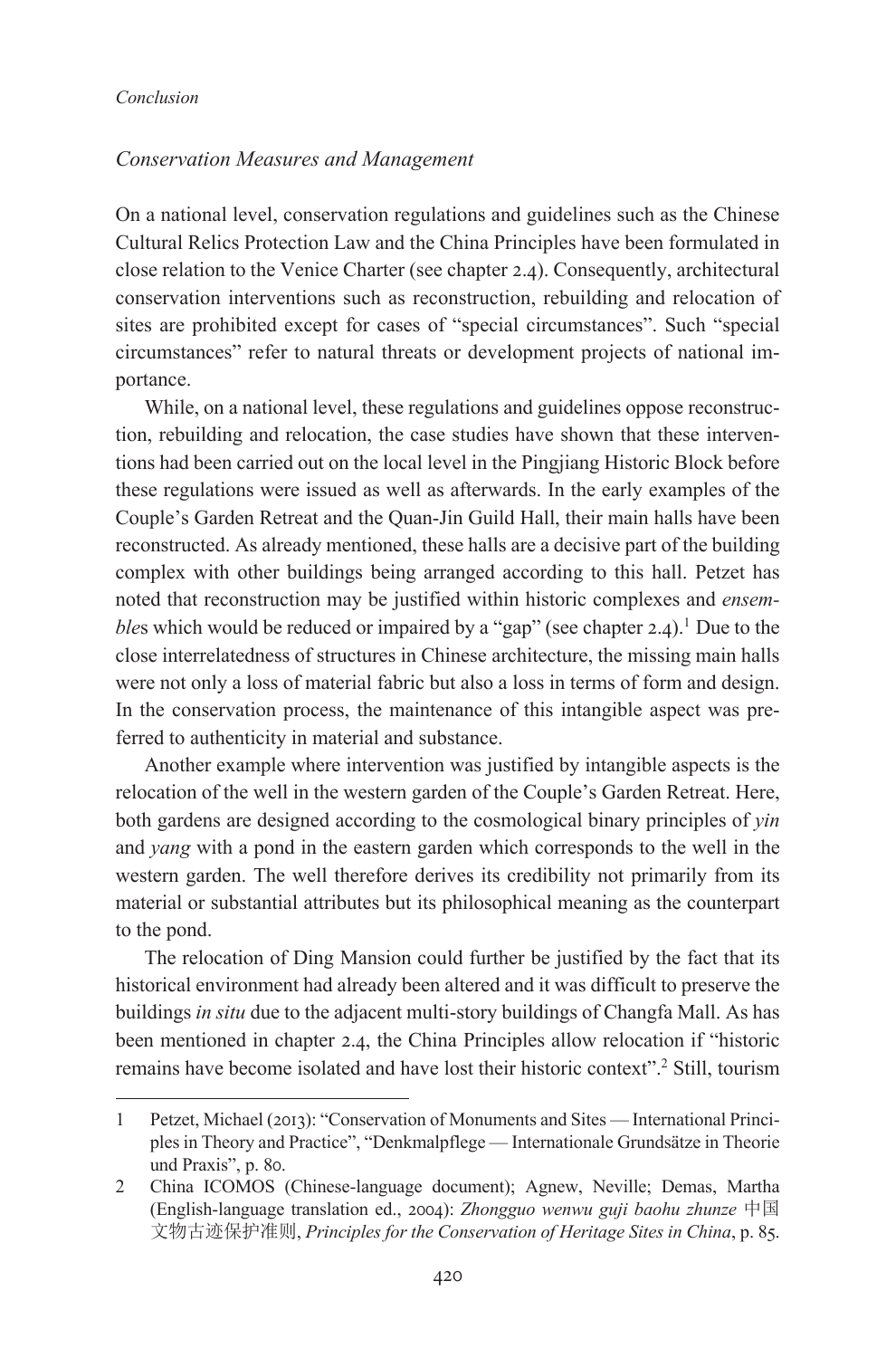development objectives played a decisive role for the above-mentioned interventions and must be taken into account. While the Couple's Garden Retreat and the Quan-Jin Guild Hall were opened for tourism purposes, Ding Mansion was moved to the site of the former Pingjiang Road Farm Produce Market to improve the block's townscape.

In the case of Tongli, several sites on higher listing levels have been "enhanced" with cultural content as well as physical structures in order to expand the visiting area. In Tuisi Garden, a former granary was transformed into a *guihua* parlor in order to complete views of the Four Seasons which is a popular theme in Chinese landscape painting. Following the same objective to open the site as a tourist destination, additional structures of landscape architecture have been constructed in the garden of Gengle Hall. Although most interventions can be justified by conservation purposes, tourism development provided the main impetus.

The most extensive rebuilding has been done at the Pearl Pagoda Site. While only little material heritage has been preserved of the former Chen Family Mansion, the site was enriched with intangible heritage and the legend of the Pearl Pagoda thereby claimed as local heritage. In addition to its strong focus on tourism development, Tongli has to compete with a number of other water towns in the region which have a similar historic townscape. In addition to different branding activities, the "enrichment" with cultural content is one means to stand out from other locations.

Another shared characteristic for the promotion of local heritage found in all three urban cases is the definition of landscape scene sets, following the tradition to compile "eight views" sets of outstanding landscape scenes which originated from literati culture. While Tongli has historically defined sets, only four of these scenes have been preserved which may be a reason why they are not extensively promoted. In the case of Tianzifang there have been several sets defined with cultural and partially poetic sight names in the development plans in order to promote its non-exceptional built heritage. However, these sight names have not (yet) been used in practice.

The Pingjiang Historic Block is the only case where the sight names have been practically used. Primarily, a group of local volunteers drafted a brochure on eight of the "Twelve Views of Pingjiang" to introduce the places to tourists. Recently, the Pingjiang Historic Block Company also launched initiatives to make them better known by local people as well as tourists. The example shows that the designation of sight names for a selection of representative places acknowledged for their historical and cultural significance constitutes an important aspect for the formation of local heritage. The city of Hangzhou is another example where public assessment meetings have been initiated to define new scenic spots. The city has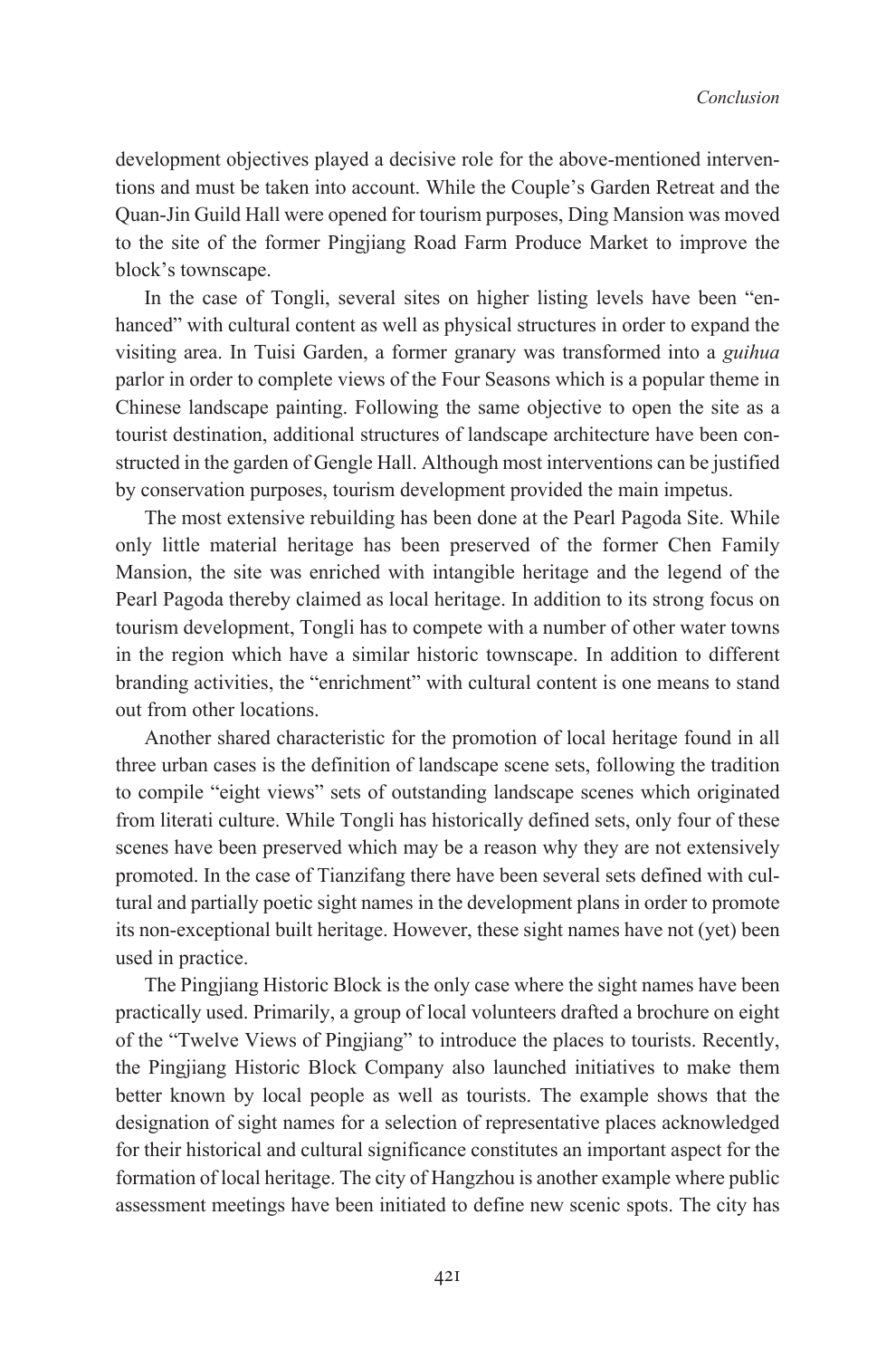defined a new set of the "Ten Views of the West Lake" (Xihu shi jing 西湖十景) named the "New Ten Views of the West Lake" (Xin Xihu shi jing 新西湖十景) in the 1980s and a "Third Review of the Ten West Lake Views" (Sanping Xihu shi jing 三评西湖十景) in 2007.<sup>3</sup>

## *Forms of Use*

In the Planning Regulations of 2005, the conservation measure determined for immovable cultural relicsis *xiushan*, a broad term which can range from maintenance to major restoration. The case studies have shown that officially protected entities on higher listing levels are usually restored with the objective to open them up for tourism or as museums. This form of use is determined in the Cultural Relics Protection Law. The China Principles further state that public access to the site should be provided and that officially protected entities should be used in a rational manner (see chapter 2.4). At the Pingjiang Historic Block this has been considered and museums are accessible without entrance tickets. In contrast, Tongli requires a comprehensive ticket not only to access its sites but the historic town as such. However, five to seven percent of the yearly income generated from tourism are reinvested for the preservation of the historic town.

In the HCF City concept, historical buildings are valued for their outward appearance which generate the historic townscape. The Planning Regulations therefore define that their interiors may be improved and adapted for modern usage. Their new functions are similar in all three case studies and they may be opened as guesthouses, restaurants or shops. In contrast to officially protected entities where the government usually has the property rights, residents holding the right of use for historical buildings primarily draw on their building as economic resource. In Tianzifang as well as in the other two cases, these buildings are the main resource for residents to participate in local development.

While all three cases are former residential areas, their revitalization included a **diversification of functions**. Thereby, built heritage sites in the Pingjiang Historic Block take on the greatest variety of functions. Museums are not only opened for tourism but provide spaces for *kunqu* and *pingtan* practices by the local community or are used for school opening ceremonies as in the case of the Zhuangyuan Museum. Another example where a controlled and protected building is used for social purposes is the elderly home in Weidao Guan Qian No. 27.

<sup>3</sup> Zhang, Xianliang 张先亮; Wang, Min 王敏 (2014): "Shilun 'Xihu shi jing' de mingming yishu" 试论"西湖十景"的命名艺术 [Some viewpoints on the art of naming in the "Ten Views of the West Lake"], p. 191.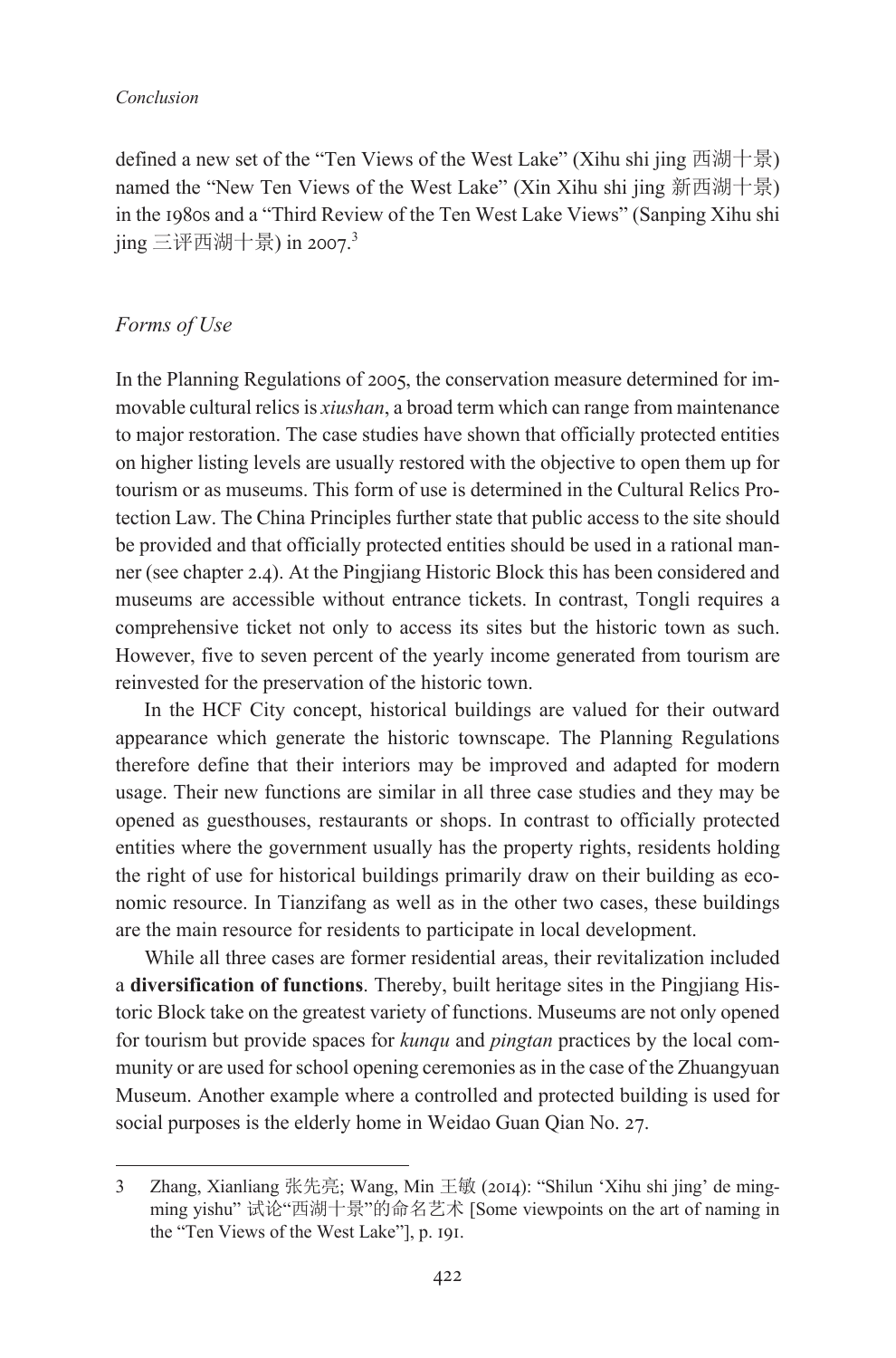In Tongli, the historic town is planned to carry on its residential function which shall be integrated with touristic use. While living conditions have been improved for local residents, buildings treated by the government are exclusively used for touristic purposes. Although tourism development provides employment for younger people, they usually move to new houses in the residential districts outside of the historic town where life is more convenient.

Tianzifang equally developed from a mixed-use block with residential and industrial units to further become a creative and cultural industry park as well as a tourist destination. While commercial and touristic use dominate in the block, its function as an artistic space has been limited to certain areas. Moreover, its residential and cultural functions are much less pronounced. While the block originally had  $671$  households, only 60 households remained by  $2016<sup>4</sup>$ . The use of historical buildings for exhibition or educational purposes is mainly limited to the former workshop of Chen Yifei, the Liuli Museum on Taikang Road and Tianzifang Art Center.

Major case study results concerning the conservation approach, cultural significance, conservation measures and usage are illustrated below:

|                          | Suzhou Pingjiang<br>Historic Block<br>平江历史街区                                                                                                | Tongli Ancient<br>Water Town<br>同里水乡古镇                                                                                    | Shanghai<br>Tianzifang<br>上海田子坊                                                                                         |
|--------------------------|---------------------------------------------------------------------------------------------------------------------------------------------|---------------------------------------------------------------------------------------------------------------------------|-------------------------------------------------------------------------------------------------------------------------|
| initiator                | top-down:<br>initiated by local<br>government                                                                                               | top-down:<br>initiated by local<br>government $+$ inter-<br>national cooperation                                          | bottom-up:<br>initiated by Tianzi-<br>fang advocates with<br>support of conser-<br>vationists, artists,<br>shopowners   |
| conservation<br>approach | conservation project<br>with focus on<br>Pingjiang Road<br>(2002);<br>several pilot projects<br>for the conservation<br>of individual sites | integrated develop-<br>ment of residential<br>function and<br>tourism;<br>pilot project for<br>HUL management<br>approach | transformation of<br>former industrial<br>buildings and lilong<br>housing into art<br>studios, shops and<br>restaurants |

Table 6-1. Case Study Results.

<sup>4</sup> Interview with the resident mediator, Tianzifang, June 14, 2016.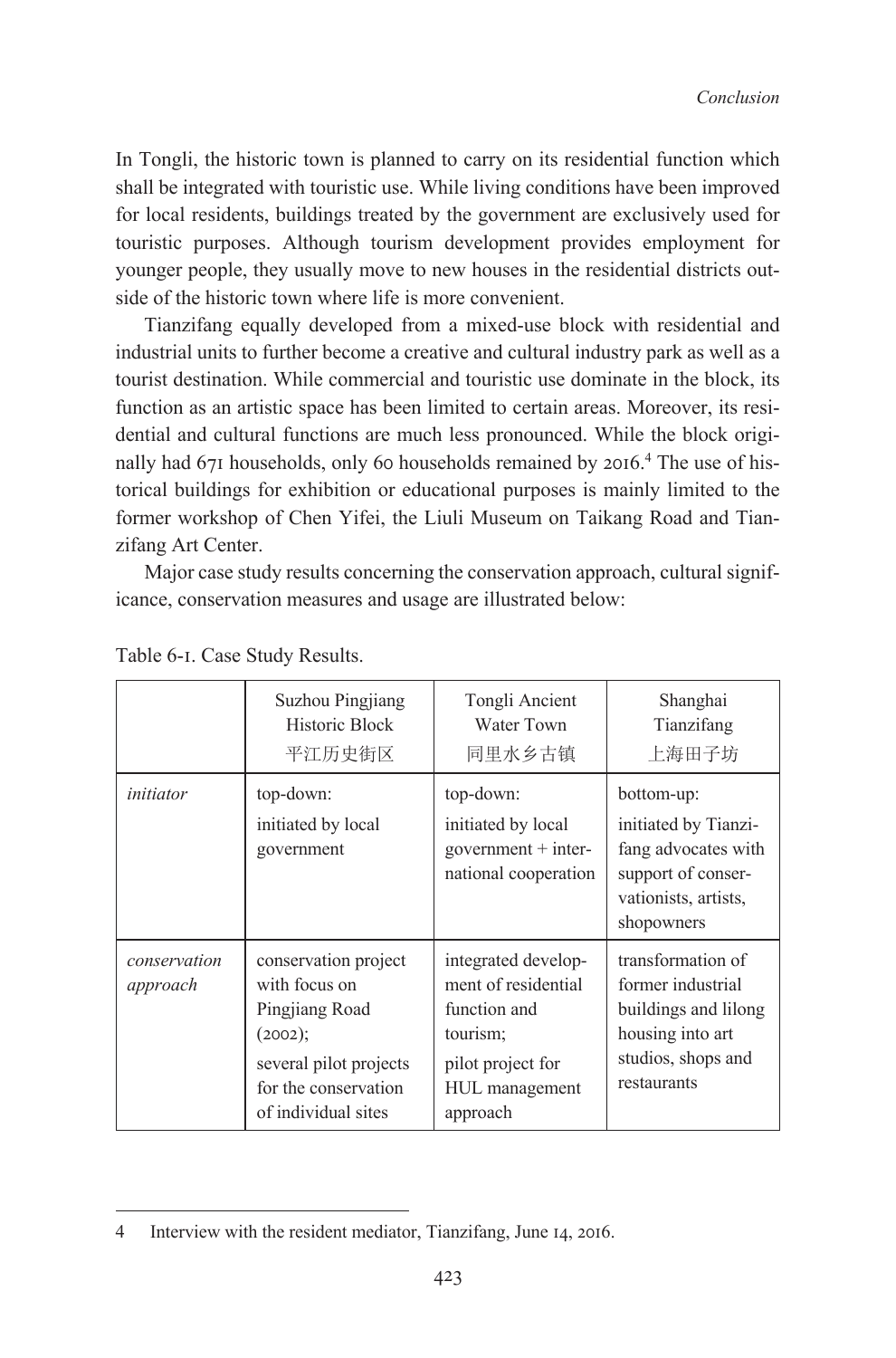|                          | Suzhou Pingjiang<br>Historic Block<br>平江历史街区                                                                                                                                                                                                                                           | Tongli Ancient<br>Water Town<br>同里水乡古镇                                                                                                                                                                                                                                                                                                                    | Shanghai<br>Tianzifang<br>上海田子坊                                                                                                                                   |
|--------------------------|----------------------------------------------------------------------------------------------------------------------------------------------------------------------------------------------------------------------------------------------------------------------------------------|-----------------------------------------------------------------------------------------------------------------------------------------------------------------------------------------------------------------------------------------------------------------------------------------------------------------------------------------------------------|-------------------------------------------------------------------------------------------------------------------------------------------------------------------|
| cultural<br>significance | planned ancient<br>capital city;<br>rich in environmental<br>elements;<br>great number of<br>officially protected<br>entities and con-<br>trolled and protected<br>buildings;<br>historical buildings;<br>intangible heritage                                                          | spatial structure de-<br>termined by natural<br>setting and division<br>into wei-islands;<br>environmental<br>elements:<br>officially protected<br>and controlled<br>entities:<br>historical buildings;<br>intangible heritage                                                                                                                            | network of smaller<br>and wider lanes;<br>few environmental<br>elements;<br>historical buildings;<br>intangible heritage;<br>residential function                 |
| conservation<br>measures | officially protec-<br>ted entities mostly<br>restored;<br>cases of reconstruc-<br>tion, rebuilding and<br>relocation justified<br>by intangible aspects;<br>maintenance and<br>adaptive reuse of<br>historical buildings;<br>improvement of basic<br>infrastructure and<br>environment | officially protected<br>entities mostly<br>restored;<br>in some cases con-<br>struction of addi-<br>tional structures and<br>rebuilding for<br>touristic purposes;<br>several sites<br>"enhanced" with<br>cultural content;<br>maintenance and<br>adaptive reuse of<br>historical buildings;<br>improvement of<br>basic infrastructure<br>and environment | mostly maintenance<br>measures of lilong,<br>as well as factory,<br>buildings and<br>adaptive reuse;<br>improvement of<br>basic infrastructure<br>and environment |
| forms of use             | restored officially pro-<br>tected entities opened<br>as tourism or museum<br>spaces and for com-<br>munity activities;<br>museums accessible<br>without entrance<br>tickets;                                                                                                          | restored officially<br>protected entities<br>mainly opened as<br>tourist destinations;<br>comprehensive<br>ticket required;                                                                                                                                                                                                                               | creative and cultural<br>industry park;<br>tourist destination;<br>commercial space;<br>artistic space;<br>limited exhibition<br>spaces                           |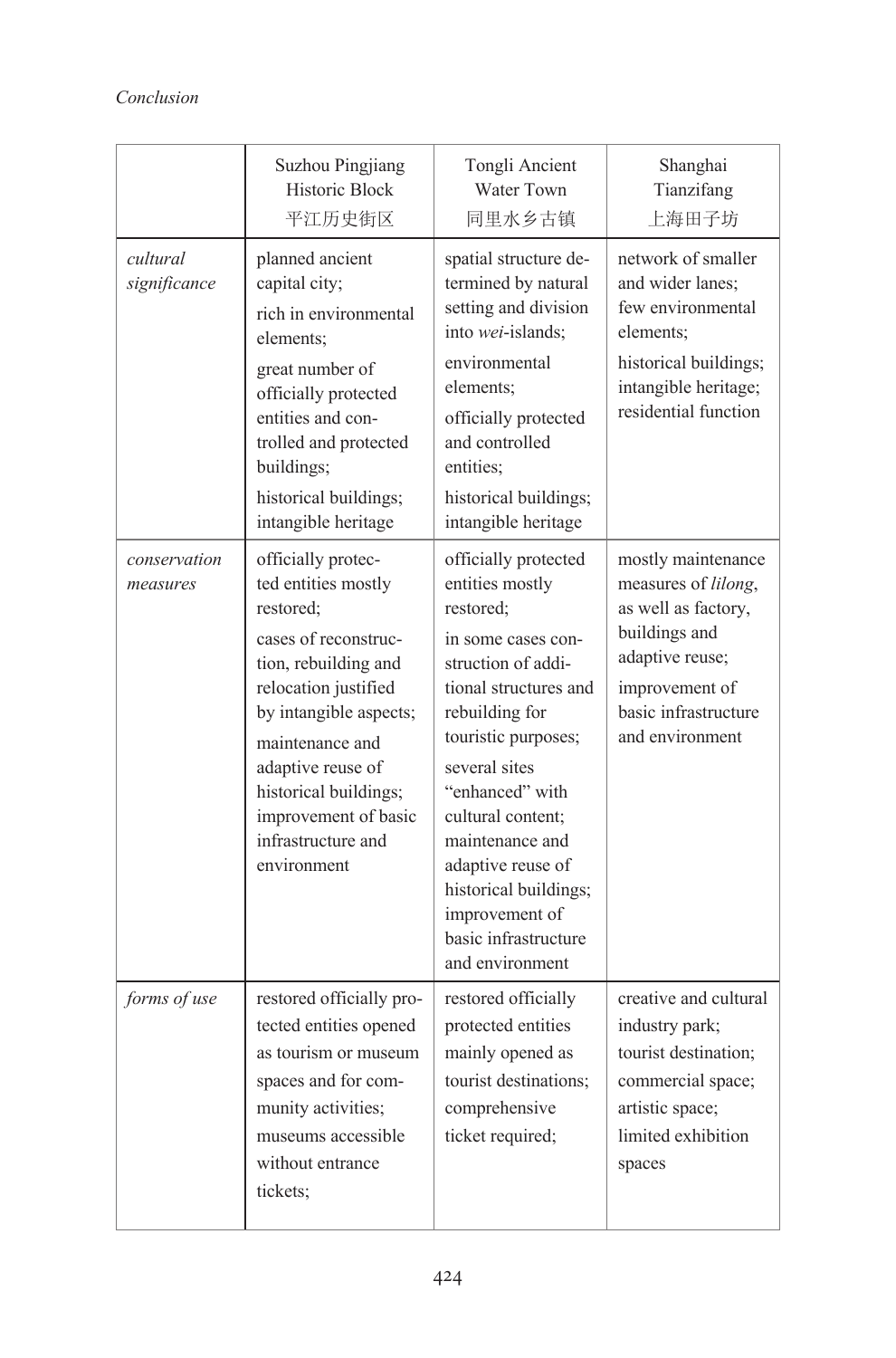|                         | Suzhou Pingjiang<br>Historic Block<br>平江历史街区                                | Tongli Ancient<br>Water Town<br>同里水乡古镇                                      | Shanghai<br>Tianzifang<br>上海田子坊                                                  |
|-------------------------|-----------------------------------------------------------------------------|-----------------------------------------------------------------------------|----------------------------------------------------------------------------------|
| forms of use            | historical buildings<br>opened as guest-<br>houses, restaurants<br>or shops | historical buildings<br>opened as guest-<br>houses, restaurants<br>or shops |                                                                                  |
| residential<br>function | maintained.<br>mostly in<br>historical buildings                            | maintained.<br>mostly in<br>historical buildings                            | maintained.<br>mainly in units<br>on the $2^{nd}$ and<br>3 <sup>rd</sup> stories |

Source: author's draft.

## *Historic Urban Landscape Management Approach*

The third and encapsulating question of this study concerned the applicability of UNESCO's HUL management approach in China. Primarily, the approach proceeds from a dynamic city which underwent, and thus continues to undergo, socioeconomic changes. This is particularly suitable for China because many cities are subject to rapid urbanization processes and related transformations. Another strength of this approach is that the adaptation of urban heritage to social needs is seen as an opportunity. As has been shown in the case studies, historical buildings often lack sanitation facilities and other basic amenities. In order to enable its residents better living conditions, they often must be adapted to modern needs.

The HUL approach regards urban centers from the landscape perspective and as part of an historical continuum. As a result of a historic layering process, the different physical layers of the city are equally significant. From the investigated case studies, only Tianzifang preserved all physical layers from traditional dwelling houses to industrial heritage of different historical periods. In the Pingjiang Historic Block and Tongli, industrial buildings were demolished or transformed so as to resonate with the historic townscape. While Tongli's conservation plan explicitly refers to physical and intangible layers, industrial heritage is not included.

These results show that industrial heritage is still considered inferior to architecture from earlier historical periods as well as the attempt to create a uniform image of a place. The acceptance of industrial heritage is highest in Shanghai where adaptive reuse of formerly industrial architecture for cultural purposes started in the late 1990s. This is not surprising due to the city's high amount of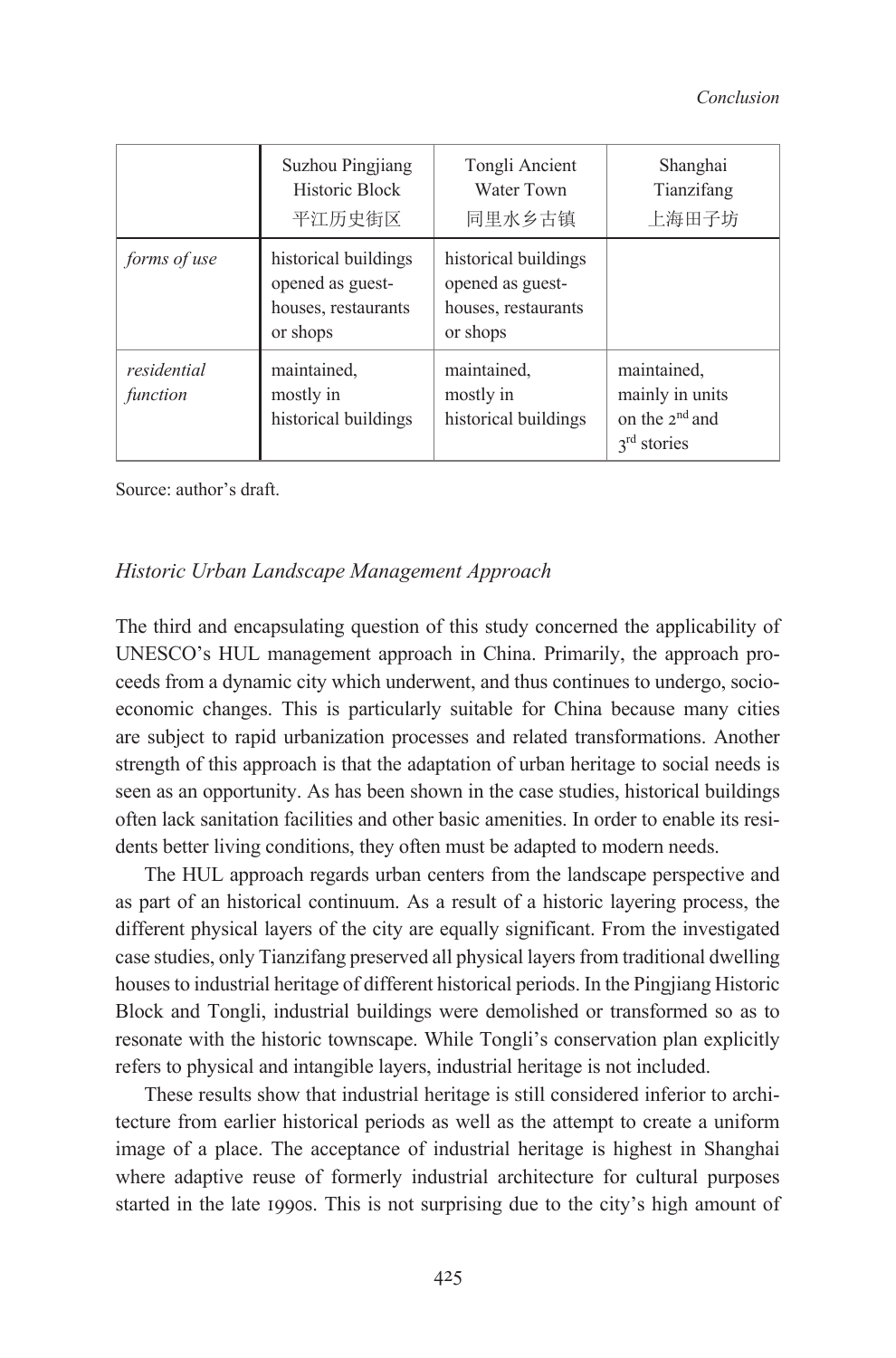modern architecture and fast reaction to global trends. In contrast, the Pingjiang Historic Block and Tongli emphasize the great amount of preserved architecture from the imperial and Republican period as part of their cultural tourism strategies. Here, the landscape perspective of HUL could foster an understanding of equally significant layers from different historical periods.

Due to the interrelatedness of Chinese architecture with its environment and rich intangible heritage, the concept of the Historic Urban Landscape can further contribute to preserve these "invisible" layers of cultural heritage. In Tongli, such intangible layers have been included in the conservation plan but are mainly preserved as part of touristic activities. In the Pingjiang Historic Block, tangible sites are also used by the local community, e.g. for *kunqu* opera and *pingtan* performances and practice. Another "invisible" layer comprises living habits of local people. While the residential function has been integrated into development in all three cases, comparatively little is done to strengthen this function. Most treated buildings in both cases did not continue their residential function (see appendix A.12–A.16) and only in the case of the Huancui Villa in Tongli was heritage integrated into a residential complex.

In terms of tools, the implementation of the HUL Recommendation in Tongli has mainly been focused on the areas of knowledge and planning. This is shown by the research cooperation with the National Research Council of Italy which aimed at the identification and a better understanding of interconnections between the city and its natural setting. In the Pingjiang Historic Block, interviews were conducted with local residents during the planning process in order to inform upon the intangible layers of cultural heritage in the block.<sup>5</sup> These examples show that there is an openness concerning the introduction of new methodology in these domains.

Another aspect which has been successfully employed in the cases are funding strategies such as public-private partnerships. One example from Tongli is Lize Girls' School where the Blossom Hill Inn Group is allowed to use buildings as part of their boutique hotel profile while taking on responsibility for their conservation. Moreover, there have been many cooperations established with museums in cases where exhibitions are staged in former mansions such as the Number One Scholar Museum in the Pingjiang Historic District. The engagement of the private sector in conservation is important for Chinese cities since the responsibility to raise funding for urban development has been transferred to local governments.

Concerning civic engagement tools, this study has found that community participation mainly remained limited to research activities and economic participation rather than active involvement in decision-making processes. Because conservation usually follows a government-led approach, local governments often see

<sup>5</sup> Xie, Jing; Heath, Tim (2018): *Heritage-led Urban Regeneration in China*, p. 108.